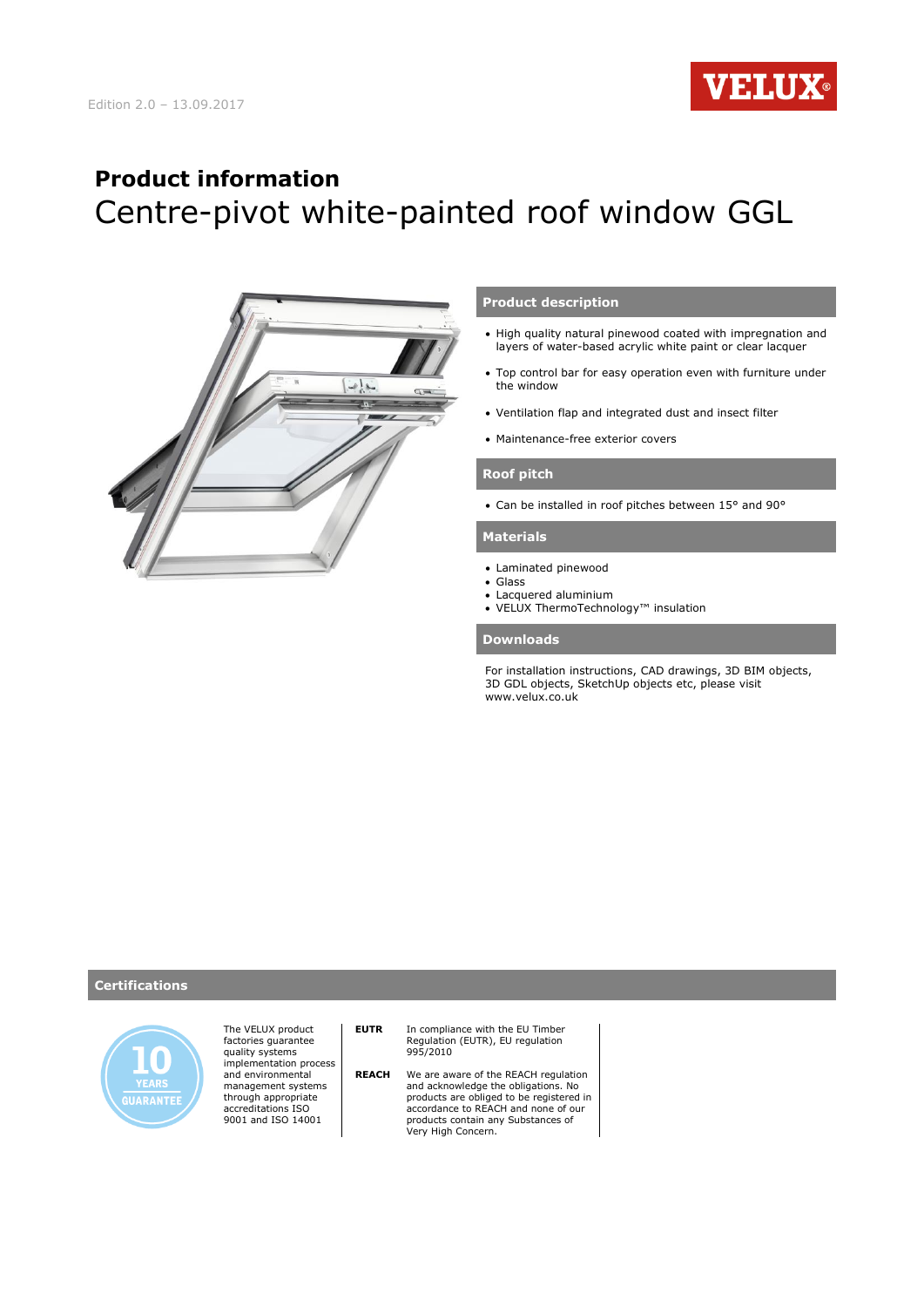

## **Available sizes and daylight area**

|         | 472<br>mm                    | 550<br>mm                    | 660 mm                       | 780 mm                              | 942 mm                              | 1140 mm                      | 1340 mm                      |
|---------|------------------------------|------------------------------|------------------------------|-------------------------------------|-------------------------------------|------------------------------|------------------------------|
| 778 mm  |                              | GGL<br><b>CK02</b><br>(0.22) |                              |                                     |                                     |                              |                              |
| 978 mm  | GGL<br><b>BK04</b><br>(0.29) | GGL<br><b>CK04</b><br>(0.29) | GGL<br><b>FK04</b><br>(0.38) | <b>GGL</b><br><b>MK04</b><br>(0.47) | <b>GGL</b><br><b>PK04</b><br>(0.60) |                              | GGL<br><b>UK04</b><br>(0.91) |
| 1178 mm |                              | GGL<br><b>CK06</b><br>(0.37) | GGL<br><b>FK06</b><br>(0.47) | <b>GGL</b><br><b>MK06</b><br>(0.59) | GGL<br><b>PK06</b><br>(0.75)        | GGL<br><b>SK06</b><br>(0.95) |                              |
| 1398 mm |                              |                              | GGL<br><b>FK08</b><br>(0.58) | <b>GGL</b><br><b>MK08</b><br>(0.72) | <b>GGL</b><br><b>PK08</b><br>(0.92) | GGL<br><b>SK08</b><br>(1.16) | GGL<br><b>UK08</b><br>(1.40) |
| 1600 mm |                              |                              |                              | <b>GGL</b><br><b>MK10</b><br>(0.85) | GGL<br><b>PK10</b><br>(1.07)        | GGL<br><b>SK10</b><br>(1.35) | GGL<br><b>UK10</b><br>(1.63) |

## **Lining measurements**

| <b>Size</b> | Width (mm) |  |  |
|-------------|------------|--|--|
| <b>BK--</b> | 417        |  |  |
| $CK - -$    | 495        |  |  |
| $FK-$       | 605        |  |  |
| $MK--$      | 725        |  |  |
| $PK--$      | 887        |  |  |
| $SK--$      | 1085       |  |  |
| $UK - -$    | 1285       |  |  |

| <b>Size</b> | Height (mm) |  |  |
|-------------|-------------|--|--|
| $-02$       | 719         |  |  |
| --04        | 919         |  |  |
| $-06$       | 1119        |  |  |
| $-08$       | 1339        |  |  |
| $-10$       | 1549        |  |  |

( ) = Effective daylight area,  $m^2$ 



Centre-pivot roof windows make it possible to place furniture directly below the window without obstructing operation of the window.

For windows to be placed within reach, try to allow for a clear view when standing and when seated. Note that the optimum window height depends on the roof pitch.



## **Width Height**

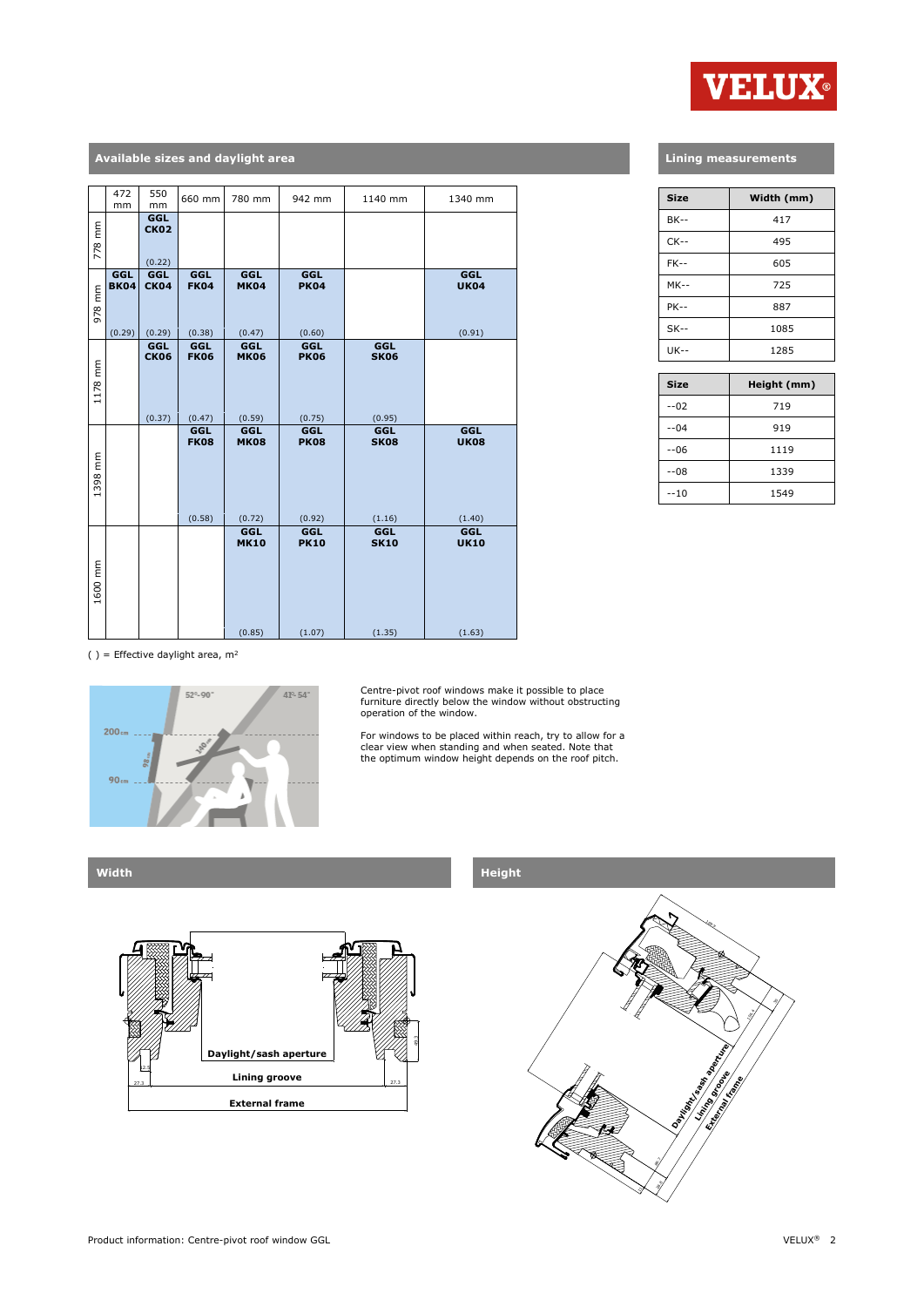

## **Technical values**

|                            | $-70$ | $-60$ | $-66$          | $-62$ |
|----------------------------|-------|-------|----------------|-------|
| $U_w$ [W/m <sup>2</sup> K] | 1.3   | 1.3   | 1.0            | 0.83  |
| $U9$ [W/m <sup>2</sup> K]  | 1.0   | 1.0   | 0.5            | 0.5   |
| $R_w$ [dB]                 | 35    | 37    | 37             | 42    |
| g [ ]                      | 0.46  | 0.30  | 0.51           | 0.52  |
| $\mathfrak{w}$ [ ]         | 0.68  | 0.62  | 0.71           | 0.70  |
| τυν [ ]                    | 0.05  | 0.05  | 0.05           | 0.05  |
| Air permeability [class]   | 4     | 4     | $\overline{4}$ | 4     |

Thermal improvements such as lower U-value (Uw) and lower linear heat loss coefficient (φ) can, for some variants, be obtained with frame insulation collar and/or recessed installation.

## **Glazing structure**

|                    | $-70$                                                      | $-60$                                                      | --66                                                           | $-62$                                                          |
|--------------------|------------------------------------------------------------|------------------------------------------------------------|----------------------------------------------------------------|----------------------------------------------------------------|
| Inner glass pane   | 2 x 3 mm laminated<br>float with low $\varepsilon$ coating | 2 x 3 mm laminated<br>float with low $\varepsilon$ coating | 2 x 3 mm laminated<br>float with low $\varepsilon$ coating     | 2 x 3 mm laminated<br>float with low $\varepsilon$ coating     |
| Middle glass pane  |                                                            |                                                            | 3 mm heat strengthened<br>float with low $\varepsilon$ coating | 3 mm heat strengthened<br>float with low $\varepsilon$ coating |
| Outer glass pane   | 4 mm toughened                                             | 6 mm toughened<br>with coatings                            | 4 mm toughened<br>with coatings                                | 8 mm toughened with<br>coating                                 |
| Cavity             | $15 \text{ mm}$                                            | $15 \text{ mm}$                                            | $2 \times 12$ mm                                               | $2 \times 10$ mm                                               |
| <b>Glass panes</b> | Double                                                     | Double                                                     | Triple                                                         | Triple                                                         |
| <b>Gas filling</b> | Argon                                                      | Argon                                                      | Krypton                                                        | Krypton                                                        |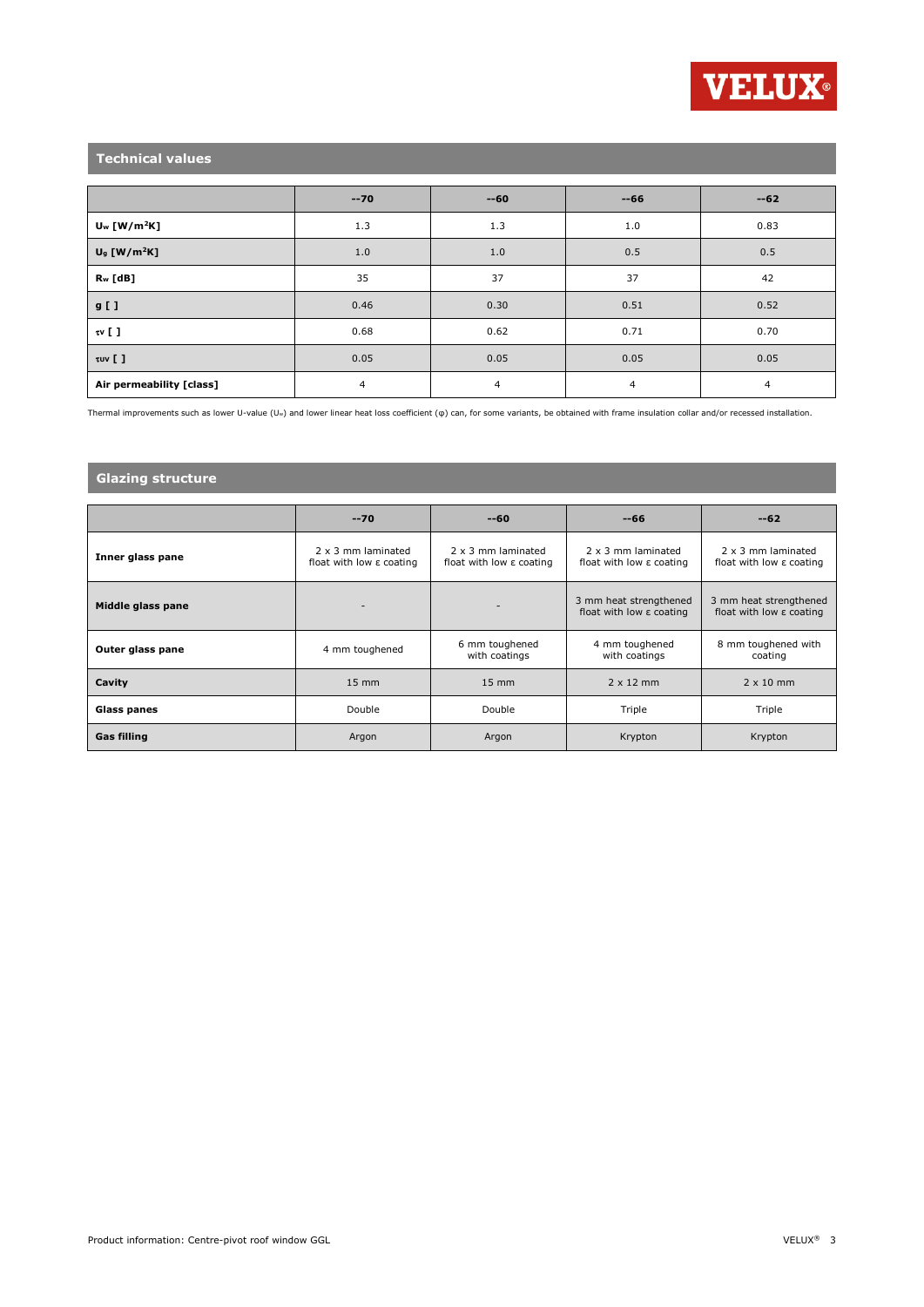

## **Glazing features**

|                                                                                                                                                                                                                                                               |                                                                                                                                                                                                                                                                                                                | $-70$ | --60 | $-66$ | $-62$ |
|---------------------------------------------------------------------------------------------------------------------------------------------------------------------------------------------------------------------------------------------------------------|----------------------------------------------------------------------------------------------------------------------------------------------------------------------------------------------------------------------------------------------------------------------------------------------------------------|-------|------|-------|-------|
|                                                                                                                                                                                                                                                               | <b>Heat insulation</b><br>Low energy glazing provides reduced heat loss through the window<br>and enhanced indoor comfort.                                                                                                                                                                                     |       | . .  |       |       |
| Solar gain<br>In the wintertime, the heat from the sun entering through the<br>windows is a usable solar gain.                                                                                                                                                |                                                                                                                                                                                                                                                                                                                |       |      |       |       |
|                                                                                                                                                                                                                                                               | Solar protection<br>In warm climates and in rooms with large window areas, a sun<br>protective coating provides a better indoor climate during summer<br>periods. Alternatively, exterior sunscreening can be installed.                                                                                       |       |      |       |       |
|                                                                                                                                                                                                                                                               | <b>Sound insulation</b><br>A combination of laminated glass and optimal glass thickness<br>provides better sound insulation.<br>Frame/sash construction and gaskets are equally important.                                                                                                                     | . .   |      |       |       |
| <b>Security</b><br>Thicker laminated inner glass pane designed to increase resistance<br>to manual attack (burglary).                                                                                                                                         |                                                                                                                                                                                                                                                                                                                |       |      |       |       |
|                                                                                                                                                                                                                                                               | <b>Energy balance</b><br>The energy balance represents the ability of the roof window to<br>utilise the passive solar gain and keep in the heat during winter and<br>its ability to protect against the risk of overheating during summer.<br>Sunscreening products can further improve indoor summer comfort. |       |      |       |       |
| Safety<br>Laminated inner glass is designed to hold the fragments together if<br>the glass breaks. We recommend that you consider using glass<br>units with laminated glass on the inside for windows placed above<br>areas where people sleep, play or work. |                                                                                                                                                                                                                                                                                                                |       |      |       |       |
|                                                                                                                                                                                                                                                               | <b>Outside strength</b><br>Toughened outer glass pane makes your glazing more resistant to<br>hail, heavy wind and snow loads.                                                                                                                                                                                 |       |      |       |       |
|                                                                                                                                                                                                                                                               | Delayed fading of materials<br>Inner laminated glass protects materials behind the glass against<br>UV radiation and therefore delays fading of the materials.                                                                                                                                                 |       |      |       |       |
|                                                                                                                                                                                                                                                               | Rain noise reduction<br>The combination of laminated glass and extra thick glass helps<br>provide a significant, audible reduction of rainfall sound.<br>Frame/sash construction and gaskets are equally important.                                                                                            |       |      |       |       |
|                                                                                                                                                                                                                                                               | Easy-to-clean<br>The easy-to-clean coating minimises the cleaning frequency of the<br>outer glass pane and gives you a clearer view in case of rain.                                                                                                                                                           |       |      |       |       |
|                                                                                                                                                                                                                                                               | Anti-dew<br>The anti-dew coating significantly reduces the days with dew on the<br>outer glass pane and thus gives you a clear view.                                                                                                                                                                           |       |      |       |       |

● **Good** ●● **Better** ●●● **Best Feature included in glazing variant**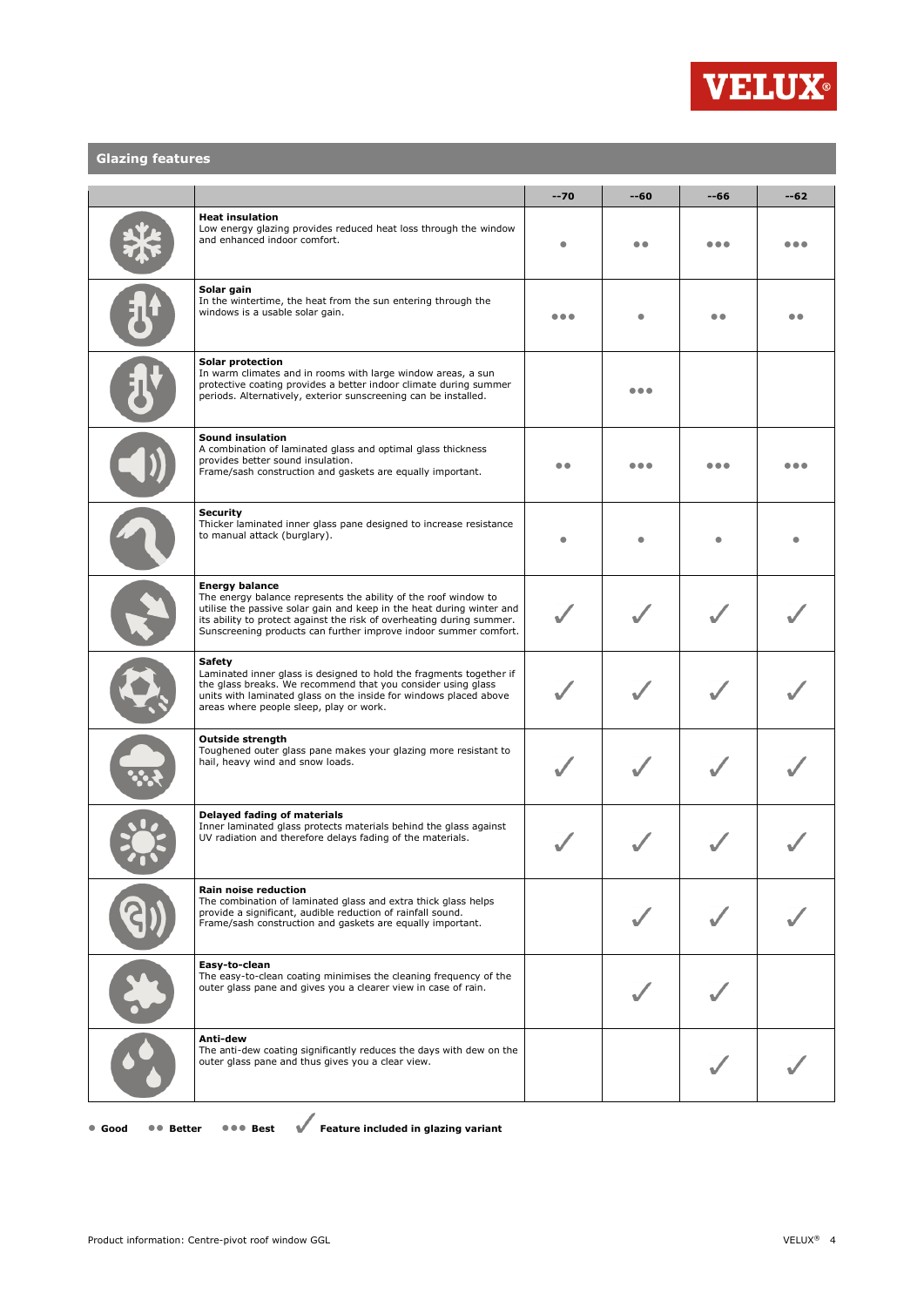

## **Technical values, ventilation through ventilation flap**

|                                                | Windows with double glazing |             |             |             |        |             |  |
|------------------------------------------------|-----------------------------|-------------|-------------|-------------|--------|-------------|--|
| <b>Property</b>                                | Width                       |             |             |             |        |             |  |
|                                                | <b>CK--</b>                 | <b>FK--</b> | <b>MK--</b> | <b>PK--</b> | $SK--$ | <b>UK--</b> |  |
| Air flow characteristics [1/s]                 | 1.9                         | 2.3         | 2.8         | 3.4         | 4.1    | 4.8         |  |
| Air flow exponent [-]                          | 0.53                        | 0.53        | 0.53        | 0.53        | 0.53   | 0.53        |  |
| Ventilation capacity at 4 Pa [I/s]             | 4.0                         | 4.8         | 5.8         | 7.1         | 8.5    | 10.0        |  |
| Ventilation capacity at 8 Pa [I/s]             | 5.7                         | 6.9         | 8.4         | 10.2        | 12.3   | 14.5        |  |
| Ventilation capacity at 10 Pa [I/s]            | 6.4                         | 7.8         | 9.5         | 11.5        | 13.9   | 16.3        |  |
| Ventilation capacity at 20 Pa [I/s]            | 9.3                         | 11.3        | 13.7        | 16.6        | 20.1   | 23.5        |  |
| Equivalent area through ventilation flap [mm2] | 2600                        | 3100        | 3700        | 4600        | 5600   | 6600        |  |
| Geometrical free area [mm2]                    | 2800                        | 3700        | 4500        | 6100        | 7200   | 10600       |  |

|                                                | Windows with triple glazing |             |             |             |        |             |  |
|------------------------------------------------|-----------------------------|-------------|-------------|-------------|--------|-------------|--|
| <b>Property</b>                                | Width                       |             |             |             |        |             |  |
|                                                | $CK--$                      | <b>FK--</b> | <b>MK--</b> | <b>PK--</b> | $SK--$ | <b>UK--</b> |  |
| Air flow characteristics [I/s]                 | 1.2                         | 1.3         | 1.5         | 1.7         | 2.1    | 2.4         |  |
| Air flow exponent [-]                          | 0.63                        | 0.63        | 0.63        | 0.63        | 0.63   | 0.63        |  |
| Ventilation capacity at 4 Pa [I/s]             | 2.8                         | 3.1         | 3.5         | 4.1         | 4.9    | 5.7         |  |
| Ventilation capacity at 8 Pa [I/s]             | 4.3                         | 4.8         | 5.4         | 6.3         | 7.6    | 8.9         |  |
| Ventilation capacity at 10 Pa [I/s]            | 4.9                         | 5.5         | 6.2         | 7.3         | 8.2    | 10.2        |  |
| Ventilation capacity at 20 Pa [I/s]            | 5.5                         | 6.2         | 6.9         | 8.1         | 9.8    | 11.5        |  |
| Equivalent area through ventilation flap [mm2] | 2000                        | 2200        | 2500        | 2900        | 3500   | 4100        |  |
| Geometrical free area [mm2]                    | 2800                        | 3700        | 4500        | 6100        | 7200   | 10600       |  |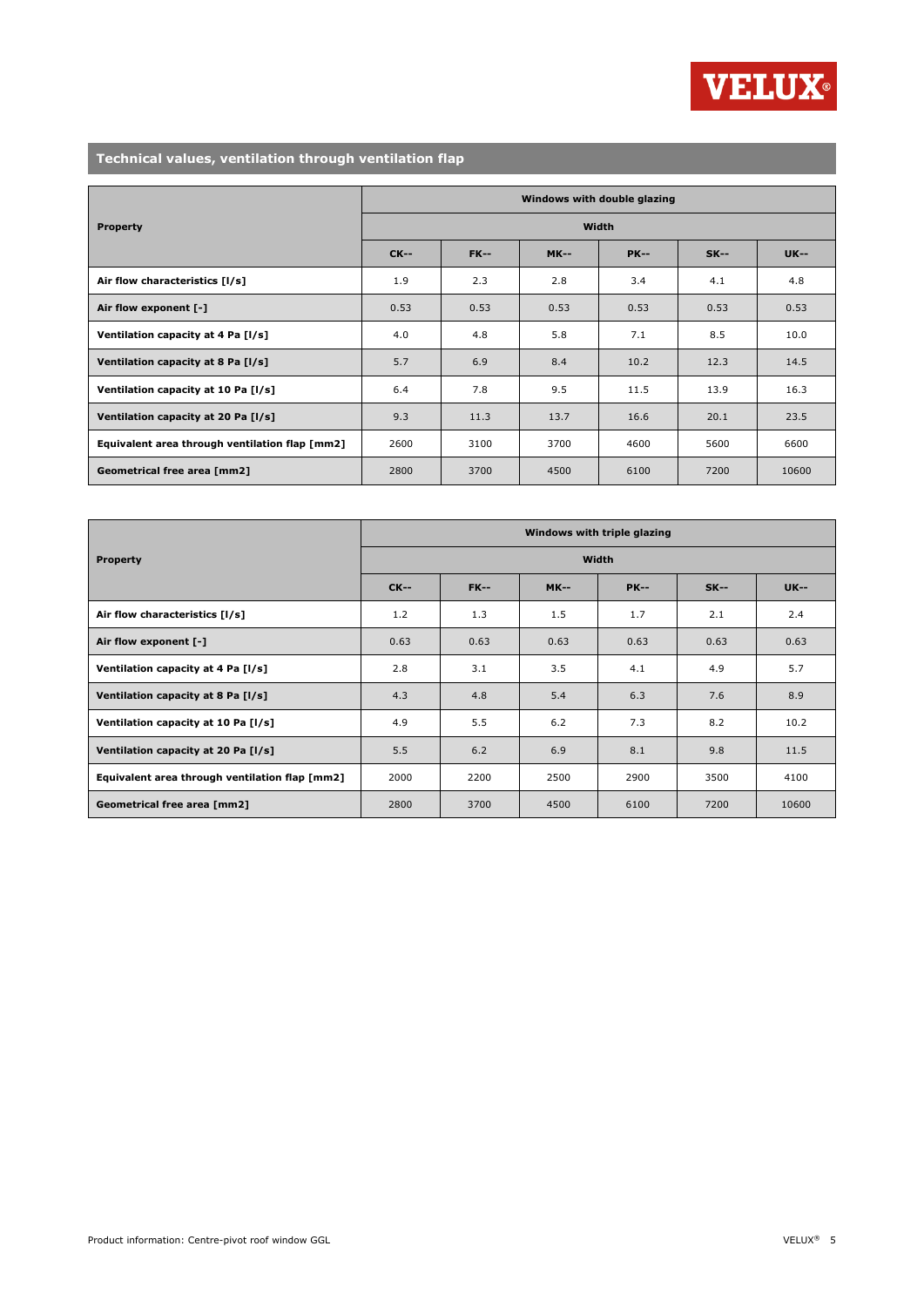

## **Visible features**





- electro-galvanised steel
- colour: "silver"



- window type, size and variant code
- CE marking
- production code QR code



**C** Data plate **C** Click-on covers **C** Control bar







Thermo**Technology**™

**Excellent**<br>**insulation** • expanded polystyrene

colour: grey charcoal



- 
- plastic
- colour: grey steel
- colour: "silver"



**i**nsulation **Barrel bolt C** Hinges with  $\bullet$  **Hinges with insulation**  electro-galvanised steel colour: "silver"



**Barrel bolt bushings** • plastic • colour: grey